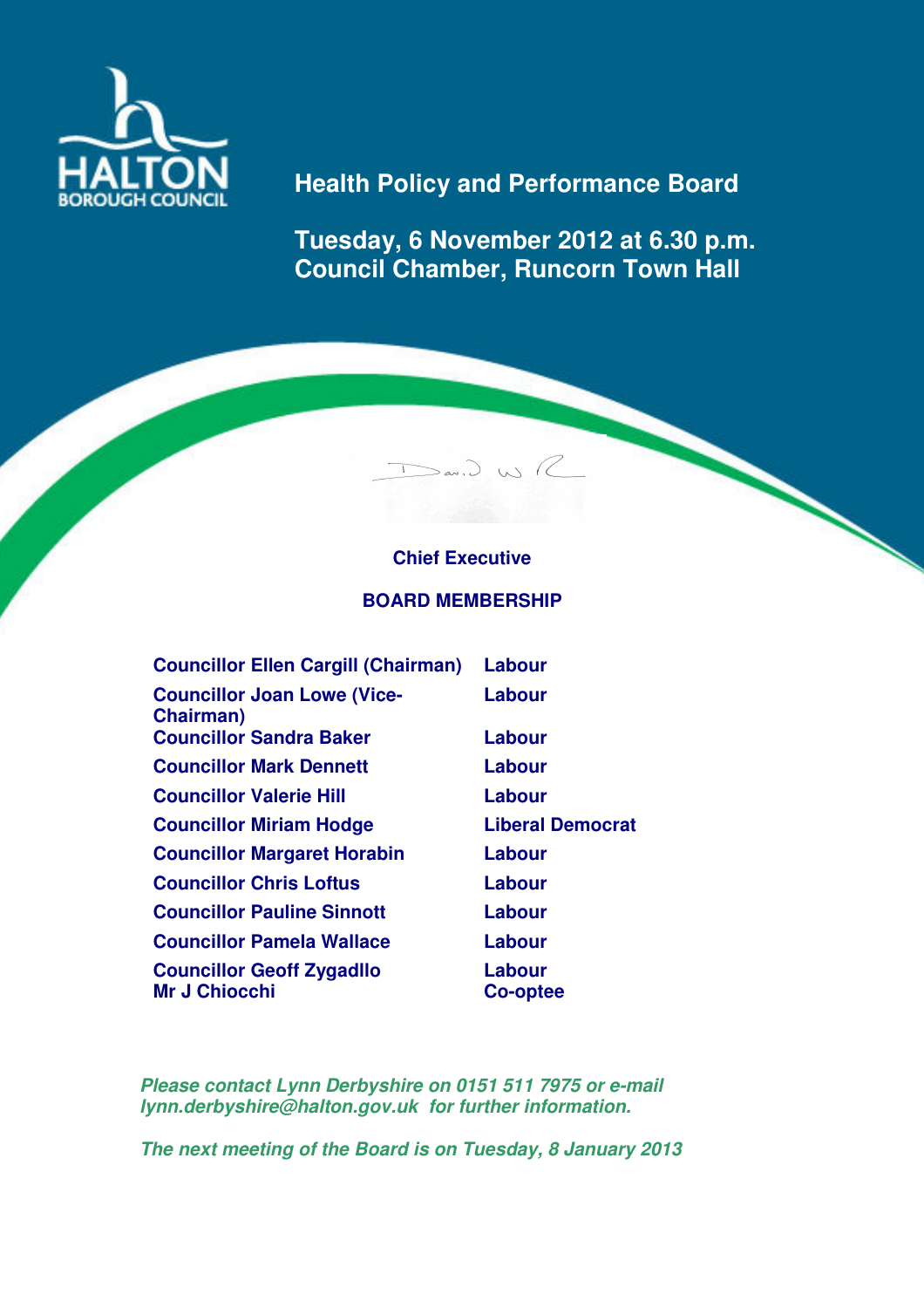### **ITEMS TO BE DEALT WITH IN THE PRESENCE OF THE PRESS AND PUBLIC**

### **Part l**

| Item No. |     | Page No.                                                                                                                                                                                                                                                                                                                                                                                        |           |
|----------|-----|-------------------------------------------------------------------------------------------------------------------------------------------------------------------------------------------------------------------------------------------------------------------------------------------------------------------------------------------------------------------------------------------------|-----------|
|          |     | 1. MINUTES                                                                                                                                                                                                                                                                                                                                                                                      |           |
|          |     | 2. DECLARATIONS OF INTERESTS (INCLUDING PARTY WHIP<br><b>DECLARATIONS)</b>                                                                                                                                                                                                                                                                                                                      |           |
|          |     | Members are reminded of their responsibility to declare any<br>Disclosable Pecuniary Interest or Other Disclosable Interest<br>which they have in any item of business on the agenda, no later<br>than when that item is reached or as soon as the interest<br>becomes apparent and, with Disclosable Pecuniary interests, to<br>leave the meeting during any discussion or voting on the item. |           |
|          |     | <b>3. PUBLIC QUESTION TIME</b>                                                                                                                                                                                                                                                                                                                                                                  | $1 - 3$   |
|          |     | <b>4. SHADOW HEALTH AND WELLBEING MINUTES</b>                                                                                                                                                                                                                                                                                                                                                   | $4 - 18$  |
|          |     | 5. HALTON'S ALIVE 'N' KICKING - PRESENTATION                                                                                                                                                                                                                                                                                                                                                    | $19 - 20$ |
|          |     | <b>6. PERFORMANCE MONITORING</b>                                                                                                                                                                                                                                                                                                                                                                |           |
|          | (A) | NHS HALTON CLINICAL COMMISSIONING GROUP -<br><b>PROGRESS ON AUTHORISATION</b>                                                                                                                                                                                                                                                                                                                   | $21 - 23$ |
|          | (B) | <b>ST. HELENS &amp; KNOWSLEY TEACHING HOSPITALS</b><br><b>NHS TRUST QUALITY ACCOUNT 2011/12</b>                                                                                                                                                                                                                                                                                                 | $24 - 62$ |
|          |     | (C) ADULT SOCIAL CARE CUSTOMER CARE REPORT: 1ST<br><b>APRIL 2011 - 31ST MARCH 2012</b>                                                                                                                                                                                                                                                                                                          | $63 - 73$ |
|          |     | 7. DEVELOPMENT OF POLICY ISSUES                                                                                                                                                                                                                                                                                                                                                                 |           |
|          |     | (A) ADULT SAFEGUARDING: INTEGRATED<br><b>SAFEGUARDING UNIT - PROGRESS &amp; HALTON'S</b><br>SAFEGUARDING ADULTS BOARD ANNUAL REPORT<br>2011/12                                                                                                                                                                                                                                                  | 74 - 150  |
|          | (B) | <b>HEALTH &amp; WELLBEING STRATEGY</b>                                                                                                                                                                                                                                                                                                                                                          | 151 - 183 |
|          |     | (C) LEARNING DISABILITY PARTNERSHIP BOARD -<br><b>ANNUAL SELF-ASSESSMENT REPORT 2011/12</b>                                                                                                                                                                                                                                                                                                     | 184 - 219 |
|          |     | (D) COMPLEX CARE: BUSINESS CASE 2013 - 2015                                                                                                                                                                                                                                                                                                                                                     | 220 - 238 |